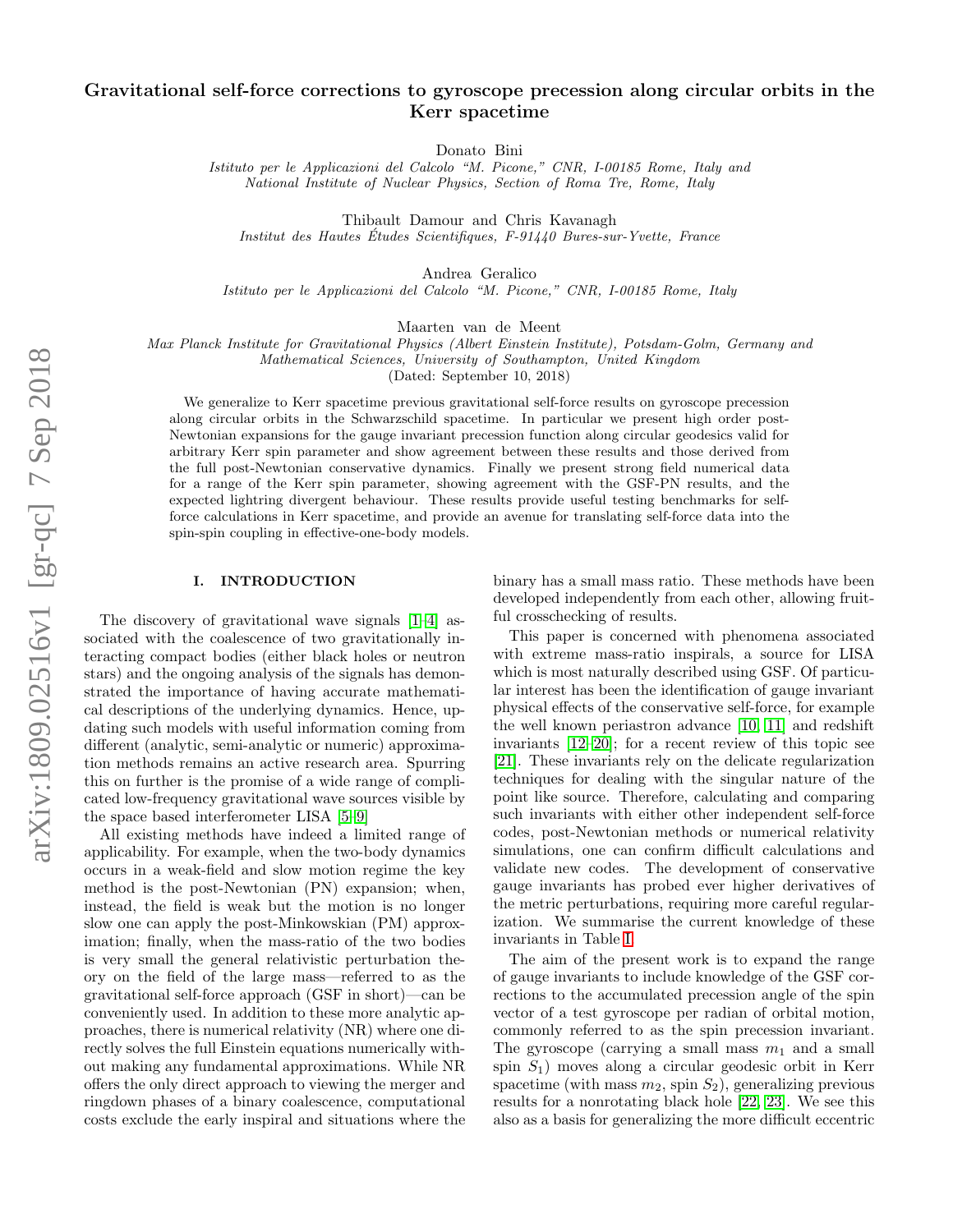orbit calculation in Schwarzschild spacetime [\[24,](#page-9-5) [25\]](#page-9-6) to Kerr spacetime as suggested in [\[26\]](#page-9-7). We will use the notation  $a_1 = S_1/m_1$  and  $a_2 = S_2/m_2$  for the spin-to-mass ratio of the two bodies and associated dimensionless spin variables  $\chi_1 = S_1/m_1^2$  and  $\chi_2 = S_2/m_2^2$ . Other standard notations are  $M = m_1 + m_2$  for the total mass of the system and

$$
q = \frac{m_1}{m_2} \ll 1, \qquad \nu = \frac{m_1 m_2}{(m_1 + m_2)^2} \ll 1, \qquad (1.1)
$$

for the ordinary and symmetric mass-ratios, respectively. See Table [II](#page-1-1) for an overview of our notational conventions.

Unless differently specified we will use units so that  $c = G = 1.$ 

<span id="page-1-0"></span>TABLE I. Overview of calculations of the various gauge invariants in the literature and a sample of references.

|                 | Schwarzschild                                          | Kerr        |
|-----------------|--------------------------------------------------------|-------------|
| Redshift        | $\sqrt{12-15}$ , 19, 27-35 $\sqrt{16-18}$ , 20, 36, 37 |             |
| Spin precession | $\sqrt{19}$ , 22-25, 38-40]                            | This work   |
|                 | Quadrupolar Tidal $\sqrt{19}$ , 23, 39, 41-43          | $\sqrt{44}$ |
| Octupolar Tidal | $\sqrt{42, 45}$                                        |             |

<span id="page-1-1"></span>TABLE II. List of notations related to mass and spin used in this paper. Care is required since notation often varies between GSF and PN literature.

| m <sub>1</sub> | mass of small body         |
|----------------|----------------------------|
| m <sub>2</sub> | mass of Kerr BH            |
| $\overline{M}$ | $m_1 + m_2$                |
| q              | small mass ratio           |
| $\nu$          | symmetric mass ratio       |
| $S_i$          | spin magnitude of body $i$ |
| $a_i$          | $S_i/m_i$                  |
| $\alpha$       | a <sub>2</sub>             |
| $\hat{a}$      | $a/m_2$                    |
| $\chi_i$       | $a_i/m_i$                  |

#### II. KERR METRIC AND PERTURBATION

The (unperturbed) Kerr line element written in standard Boyer-Lindquist coordinates  $(t, r, \theta, \phi)$  reads

$$
ds_{(0)}^2 = g_{\alpha\beta}^{(0)} dx^{\alpha} dx^{\beta}
$$
  
=  $-\left(1 - \frac{2m_2r}{\Sigma}\right) dt^2 - \frac{4am_2r\sin^2\theta}{\Sigma} dt d\phi$   
+  $\frac{\Sigma}{\Delta} dr^2 + \Sigma d\theta^2$   
+  $\left(r^2 + a^2 + \frac{2m_2ra^2\sin^2\theta}{\Sigma}\right)\sin^2\theta d\phi^2$ , (2.1)

where

$$
\Delta = r^2 + a^2 - 2m_2r, \qquad \Sigma = r^2 + a^2 \cos^2 \theta. \tag{2.2}
$$

Let us consider the perturbation induced by a test gyroscope moving along a circular equatorial orbit at  $r =$  $r_0$ . The perturbed regularized metric will be denoted by  $g_{\alpha\beta}^{\rm R} = g_{\alpha\beta}^{(0)} + qh_{\alpha\beta}^{\rm R} + \mathcal{O}(q^2)$ , with corresponding line element

$$
ds^2 = (g_{\alpha\beta}^{(0)} + qh_{\alpha\beta} + \mathcal{O}(q^2))dx^{\alpha}dx^{\beta}, \qquad (2.3)
$$

and is assumed to keep a helical symmetry, with associated Killing vector  $k = \partial_t + \Omega \partial_{\phi}$ . Because of the helical symmetry, the metric perturbation depend only on  $\phi = \phi - \Omega t$ , r and  $\theta$ , i.e.,  $h_{\mu\nu} = h_{\mu\nu}(\phi, r, \theta)$ .

The gyroscope world line (in both the unperturbed and perturbed cases) has its unit timelike tangent vector aligned with  $k^{\alpha}$ , i.e.,

$$
u^{\alpha} = u^{t} k^{\alpha}, \qquad (2.4)
$$

where  $u^t$  is a normalization factor (such that  $u^{\alpha}u_{\alpha}$  = −1). In the (unperturbed) Kerr case the orbital frequency is given by

$$
m_2\Omega^{(0)} = \frac{u^{3/2}}{1 + \hat{a}u^{3/2}},\tag{2.5}
$$

and

$$
u^{t(0)} = \frac{1 + \hat{a}u^{3/2}}{\sqrt{1 - 3u + 2\hat{a}u^{3/2}}},
$$
\n(2.6)

with  $u = m_2/r$  the dimensionless inverse radius of the orbit. In the perturbed situation the frequency becomes

$$
m_2\Omega = m_2\Omega^{(0)} \left( 1 - q \frac{1 + \hat{a}u^{3/2}}{4u^2} m_2 [\partial_r h_{kk}^{\text{R}}]_1 + \mathcal{O}(q^2) \right),\tag{2.7}
$$

where we have denoted as

<span id="page-1-3"></span>
$$
h_{kk}^{\rm R} = h_{\alpha\beta}^{\rm R} k^{\alpha} k^{\beta} , \qquad (2.8)
$$

the double contraction of  $h^R$  with the Killing vector  $k$ , and the subscript 1 stands for the evaluation at the position of the particle 1. In the perturbed metric the geodesic condition also implies  $[\partial_{\bar{\phi}} h_{kk}^{\text{R}}]_1 = 0$  [\[12\]](#page-9-0).

## A. Gyroscope precession

We are interested in computing the spin precession invariant  $\psi(y)$ , measuring the accumulated precession angle of the spin vector of a test gyroscope per radian of orbital motion defined in [\[22\]](#page-9-3). That is, the ratio of the "geodetic" spin precession frequency to the orbital frequency

<span id="page-1-4"></span>
$$
\psi(y) \equiv \frac{\Omega_{\text{prec}}}{\Omega},\tag{2.9}
$$

where  $\psi$  is written as a function of the gauge-invariant dimensionless frequency parameter

<span id="page-1-2"></span>
$$
y = (m_2 \Omega)^{2/3}.
$$
 (2.10)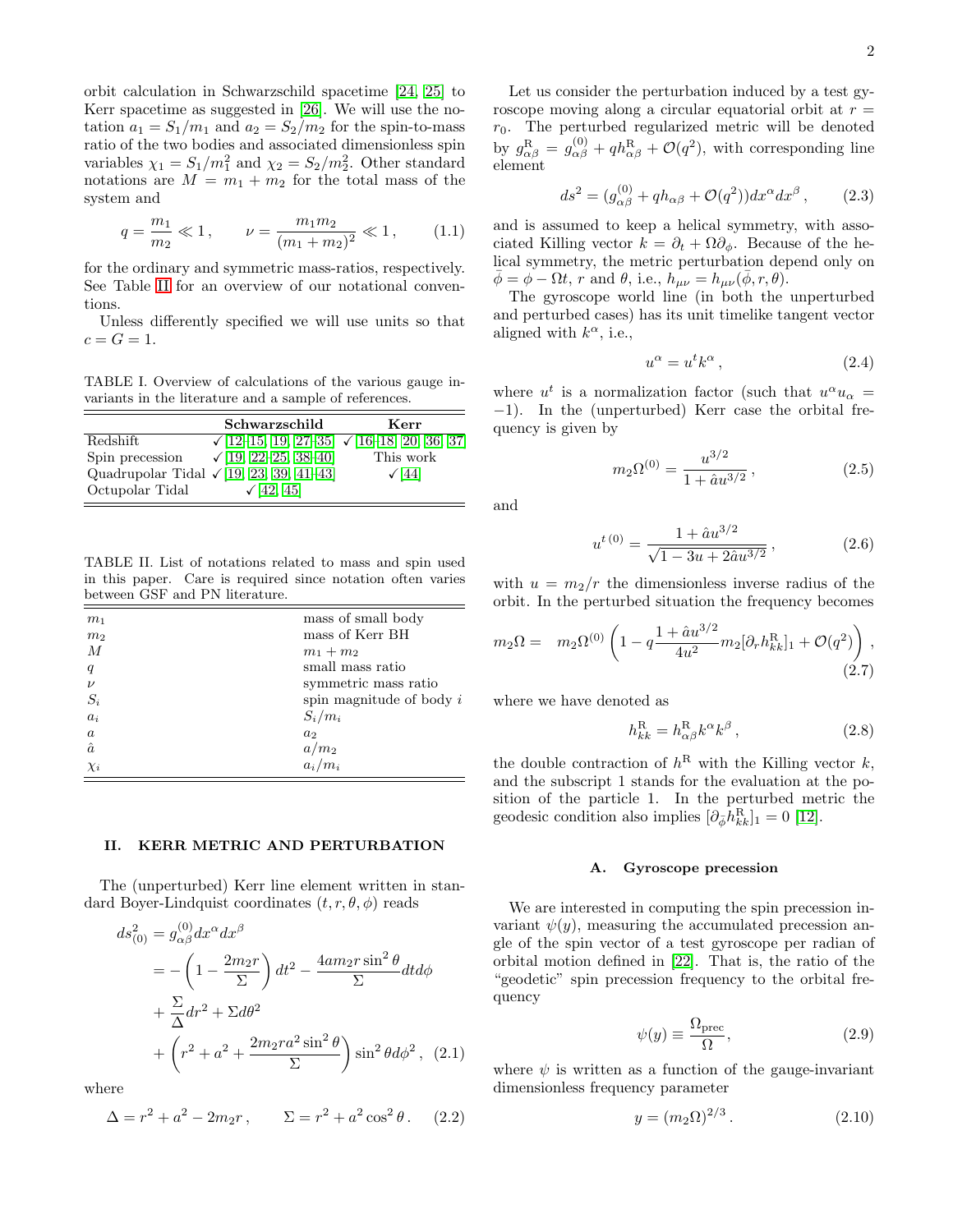We thus compute the precession frequency  $\Omega_{\text{prec}}$  of the small-mass body 1 carrying a small-spin orbiting the large-mass spinning body 2, to linear order in the massratio. The precession frequency, both in the background and in the perturbed spacetime, is defined by (see, e.g., Ref. [\[23\]](#page-9-4))

$$
\Omega_{\text{prec}} = \Omega - |\nabla k| \,, \tag{2.11}
$$

where

$$
|\nabla k|^2 = \frac{1}{2} [K_{\mu\nu} K^{\mu\nu}]_1 , \qquad (2.12)
$$

with

$$
K_{\mu\nu} = \nabla^{\mathrm{R}}_{\mu} k_{\nu} = -\nabla^{\mathrm{R}}_{\nu} k_{\mu} = \frac{1}{2} (\partial_{\mu} k_{\nu} - \partial_{\nu} k_{\mu}). \quad (2.13)
$$

In terms of the gauge-invariant dimensionless frequency parameter  $(2.10)$ , Eq.  $(2.7)$  implies

$$
u = \frac{y}{(1 - \hat{a}y^{3/2})^{2/3}} \left( 1 + q \frac{m_2[\partial_r h_{kk}^{\rm R}]_1}{6y^2(1 - \hat{a}y^{3/2})^{2/3}} + \mathcal{O}(q^2) \right). \tag{2.14}
$$

We then have

<span id="page-2-0"></span>
$$
m_2|\nabla k| = m_2|\nabla k|^{(0)} \left(1 + q \,\delta(y) + \mathcal{O}(q^2)\right),\qquad(2.15)
$$

where

$$
m_2|\nabla k|^{(0)} = y^{3/2} \left[ \frac{1 + \hat{a}y^{3/2} - 3y (1 - \hat{a}y^{3/2})^{1/3}}{1 - \hat{a}y^{3/2}} \right]^{1/2},
$$
\n(2.16)

and

<span id="page-2-2"></span>
$$
\delta(y) = \frac{\hat{a}}{2u^{1/2}} (1 + \hat{a}u^{3/2}) m_2 \partial_r h_{kk}^{\text{R}}
$$
  
+ 
$$
\frac{1}{2u^{1/2}} (\partial_r h_{\phi k}^{\text{R}} - \partial_{\phi} h_{rk}^{\text{R}})
$$
  
- 
$$
\frac{u}{2} \frac{(1 - 2\hat{a}u^{3/2} + \hat{a}^2 u^2)^2}{(1 - 3u + 2\hat{a}u^{3/2})(1 - 2u + \hat{a}^2 u^2)} h_{kk}^{\text{R}}
$$
  
- 
$$
u^{3/2} \frac{1 - 2\hat{a}u^{3/2} + \hat{a}^2 u^2}{(1 - 2u + \hat{a}^2 u^2)(1 + \hat{a}u^{3/2})} \frac{1}{m_2} h_{t\phi}^{\text{R}}
$$
  
- 
$$
\frac{u^2}{2} \frac{1 - u + 2\hat{a}u^{3/2}(1 - 2u) + 2\hat{a}^2 u^3}{(1 - 2u + \hat{a}^2 u^2)(1 + \hat{a}u^{3/2})^2} \frac{1}{m_2^2} h_{\phi\phi}^{\text{R}}
$$
  
- 
$$
\frac{1}{2} (1 - 2u + \hat{a}^2 u^2) h_{rr}^{\text{R}},
$$
(2.17)

with  $u = y/(1 - \hat{a}y^{3/2})^{2/3}$  in this (and in any)  $\mathcal{O}(q)$  quantity.

To linear order in  $q$  (keeping  $y$  as fixed), inserting  $(2.15)$  into  $(2.9), \psi(y)$  reads

$$
\psi(y) = 1 - \frac{|\nabla k|^{(0)}}{y^{3/2}} [1 + q \,\delta(y) + \mathcal{O}(q^2)],\tag{2.18}
$$

where

$$
\frac{|\nabla k|^{(0)}}{y^{3/2}} = \left[\frac{1 + \hat{a}y^{3/2} - 3y(1 - \hat{a}y^{3/2})^{1/3}}{1 - \hat{a}y^{3/2}}\right]^{1/2}, (2.19)
$$

<span id="page-2-3"></span>TABLE III. Overview of the different implementations used in this work. The two analytic methods I and II differ for the field mode decomposition in terms of either scalar spherical harmonics  $Y_{lm}$  or spin-weighted spheroidal harmonics  $sS_{lm}$ and their respective derivatives. The third approach III, instead, uses purely a scalar harmonic projection.

|       |          |     | Weyl scalar Gauge Mode decomposition Method Ref |               |  |
|-------|----------|-----|-------------------------------------------------|---------------|--|
|       | $\psi_0$ | ORG | ${}_{s}S_{lm},\partial_{\theta\,s}S_{lm}$       | analytic [18] |  |
| Н     | $\psi_0$ | ORG | $Y_{lm}, \partial_{\theta} Y_{lm}$              | analytic [20] |  |
| - TIT | $\psi_4$ | ORG | $Y_{lm}$                                        | numeric [17]  |  |

so that the GSF piece  $\delta\psi(y)$  in  $\psi(y)$  (such that  $\psi(y)$ )  $\psi_{(0)}(y) + q \,\delta\psi(y) + \mathcal{O}(q^2)$  is related to  $\delta(y)$  via

<span id="page-2-1"></span>
$$
\delta\psi(y) = -\frac{|\nabla k|^{(0)}}{y^{3/2}} \,\delta(y) \,. \tag{2.20}
$$

The well known (unperturbed) Kerr result is then recovered, namely

$$
m_2 \Omega_{\text{prec}}^{(0)} = m_2 \Omega^{(0)} - m_2 |\nabla k|^{(0)} \qquad (2.21)
$$
  
=  $y^{3/2} \left[ 1 - \sqrt{\frac{1 + \hat{a} y^{3/2}}{1 - \hat{a} y^{3/2}} - 3y(1 - \hat{a} y^{3/2})^{-2/3}} \right],$ 

together with the corresponding Schwarzschild limit  $(\hat{a} \rightarrow 0)$ 

$$
m_2 \Omega_{\text{prec, schw}}^{(0)} = y^{3/2} \left[ 1 - \sqrt{1 - 3y} \right]. \tag{2.22}
$$

Our goal for the remainder of the paper is to evaluate [\(2.20\)](#page-2-1) using [\(2.17\)](#page-2-2).

## III. METHODS

#### A. Radiation gauge metric reconstruction

In this work we will follow the Chrzanowski-Cohen-Kegeles (CCK) procedure for obtaining metric perturbations in a radiation gauge [\[16,](#page-9-12) [17,](#page-9-19) [46](#page-10-5)[–52\]](#page-10-6). Once a solution for the perturbed Weyl scalar  $\psi_0$  (or  $\psi_4$ ) has been obtained by solving the  $s = 2$  (or  $s = -2$ ) Teukolsky equation, one then construct the Hertz potential  $\hat{\Psi}_{0/4}$ , in terms of which one finally compute the components of the perturbed metric  $h^{\text{rec}}_{\alpha\beta}$  by applying a suitable differential operator. We will use the outgoing radiation gauge (ORG) (see Table [III\)](#page-2-3), such that the metric perturbation  $h^{\text{rec}}_{\alpha\beta}$  satisfies the conditions

$$
n^{\alpha}h_{\alpha\beta}^{\text{rec}} = 0, \qquad h^{\text{rec}}_{\alpha}{}^{\alpha} = 0, \tag{3.1}
$$

where  $n^{\alpha}$  is the ingoing principal null vector.

When sources are present, radiation gauge solutions to the Einstein equations feature singularities away from the source region [\[51,](#page-10-7) [53\]](#page-10-8). If the source is a point particle, a string-like (gauge) singularity will extend from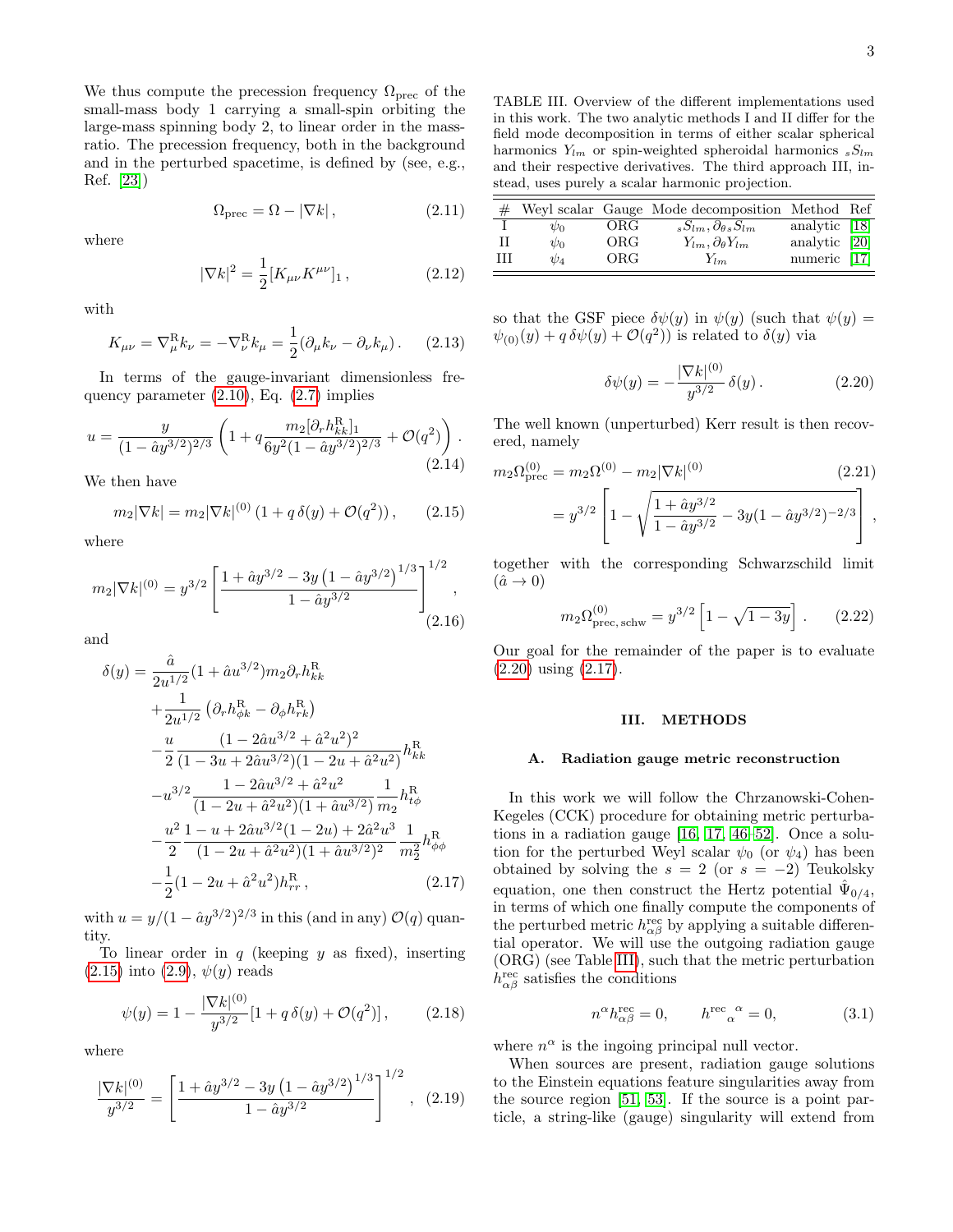the particle to infinity and/or the background horizon [\[54,](#page-10-9) [55\]](#page-10-10). Alternatively, one can construct a solution obtained by gluing together the regular halves from two 'half-string' solutions. The result is a metric perturbation with a gauge discontinuity on a hypersurface containing the point source's worldline. We work with this solution. The gauge discontinuity splits the spacetime in two disjoint regions: an 'exterior' region that extends to infinity (labelled  $+$ "), and an 'interior' region that includes the background horizon (labelled "−").

All the necessary steps to perform this kind of computations are now well established in the literature (see, e.g., Refs. [\[16,](#page-9-12) [52\]](#page-10-6)). In this work we implement the CCK procedure using three separate codes, two using analytic methods resulting in high order post-Newtonian expansions of the metric perturbation and thus precession invariant, and one numerical code giving high accuracy data over a finite set of radii and Kerr spin values. We highlight the variations of these methods we follow and provide references for more details of their techniques in Table [III.](#page-2-3)

An aspect in which our methods differ is the basis of angular harmonics in which our fields are represented. Method I keeps the natural basis of spin-weighted spheroidal harmonics for the representation of the Weyl scalars, resulting in an expression for the metric perturbation and spin precession invariant in a combination of spin-weighted spheroidal harmonics and their angular derivatives. In method II the spin-weighted spheroidal harmonics are expanded in scalar spherical harmonics, resulting in expressions which are a combination of scalar spherical harmonics and their derivatives. In both methods I and II, as a result of the CCK procedure the coefficients in the harmonic expansion can still depend on the angular variables. In method III all angular dependence is projected onto an expansion in scalar spherical harmonics.

In all methods we use the solutions of the radial Teukolsky equation due to Mano, Suzuki and Takasugi (MST) [\[56,](#page-10-11) [57\]](#page-10-12) satisfying the correct boundary conditions at the horizon and at spatial infinity. In methods I and II these are expanded as an asymptotic series in  $u$ for certain low values of the harmonic  $l$  value, and supplement the MST series with a PN type ansatz for all higher values of l, obtaining the spin-precession invariant as a PN expression. Method III instead evaluates the MST solutions numerically following [\[58](#page-10-13)[–60\]](#page-10-14).

#### B. Regularization

The quantity  $\delta \psi$  is defined in terms of the Detweiler-Whiting regular field [\[61\]](#page-10-15),  $h_{\mu\nu}^{\rm R}$ . In practice this is obtained as the difference,

$$
h_{\mu\nu}^{\rm R} = h_{\mu\nu}^{\rm ret} - h_{\mu\nu}^{\rm S},\tag{3.2}
$$

between the retarded field  $h_{\mu\nu}^{\text{ret}}$  and the Detweiler-Whiting singular field  $h^{\rm S}_{\mu\nu}$ . Since both  $h^{\rm ret}_{\mu\nu}$  and  $h^{\rm S}_{\mu\nu}$  are singular on the particle world line, this subtraction cannot be performed there, but requires the introduction of a suitable regulator. We here use a variant of the so called l-mode regularization of [\[62\]](#page-10-16). This calls for extending Eqs.  $(2.17)$  and  $(2.20)$  to field equations by choosing an extension of the four-velocity  $u$  to a field. Eqs.  $(2.17)$  and [\(2.20\)](#page-2-1) can then be applied separately to  $h^{\text{ret}}_{\mu\nu}$  and  $h^{\text{S}}_{\mu\nu}$ , obtaining the fields  $\delta\psi^{\text{ret}}$  and  $\delta\psi^{\text{S}}$ . The spherical harmonic modes of these fields are then finite, and the necessary subtraction can be done a the level of these modes

<span id="page-3-0"></span>
$$
\delta \psi^{\mathcal{R}} = \sum_{l=0}^{\infty} (\psi_l^{\text{ret}} - \psi_l^{\mathcal{S}}). \tag{3.3}
$$

Conventional l-mode regularization procedures continue to calculate  $\psi^{\rm S}$  locally near the worldline with chosen gauge and extension of the 4-velocity, yielding an expression for the large l behaviour of  $\psi_l^{\rm S}$ ,

$$
\psi_l^{\rm S} = \pm L A_{\psi} + B_{\psi} + L^{-1} C_{\psi} + \mathcal{O}(L^{-2}), \tag{3.4}
$$

with  $L = 2l + 1$ , and  $\pm$  sign depended on the direction from which the worldline is approached. Consequently, the mode-sum [\(3.3\)](#page-3-0) can be evaluate as

$$
\delta \psi^{\text{R}} = \sum_{l=0}^{\infty} (\psi_l^{\text{ret}} \mp LA_{\psi} - B_{\psi} - L^{-1}C_{\psi}) - D_{\psi}, \quad (3.5)
$$

with

<span id="page-3-1"></span>
$$
D_{\psi} = \sum_{l=0}^{\infty} (\psi_l^{\rm S} \mp L A_{\psi} - B_{\psi} - L^{-1} C_{\psi}). \tag{3.6}
$$

We follow a slightly different approach first applied in Refs. [\[15\]](#page-9-8) and [\[27\]](#page-9-10).

Since  $h_{\mu\nu}^{\rm R}$  is a smooth vacuum perturbation the large l behaviour of  $\delta \psi_l^{\text{R}}$  is expected the be  $\mathcal{O}(\exp(-c/L))$ , and consequently we can read off the coefficients  $A_{\psi}$ ,  $B_{\psi}$ , and  $C_{\psi}$  from the large l behaviour of  $\psi_l^{\text{ret}}$ , which we can determine either numerically of in a PN expansion.

However, it is fundamentally impossible to determine the "D-term" [\(3.6\)](#page-3-1) from the retarded field alone. In general it will depend on the chosen gauge, extension, and type of harmonic expansion (e.g. scalar, spin-weighted, mixed, ...). For the GSF it is known to vanish for a large class of (regular) gauges and extensions [\[63\]](#page-10-17). However, it is known to take non-zero values in the radiation gauge used in this work. In particular, the D-term will be different in the interior and exterior solutions. In [\[54\]](#page-10-9) it was shown that for the GSF, the corrections to the D-term relative to the Lorenz gauge cancel when one takes the average of the interior and exterior solutions. This argument extends a much wider class of quantities (at least for suitably chosen extensions) including  $\delta \psi$  [\[64\]](#page-10-18). Consequently, if  $D_{\psi}$  vanishes in the Lorenz gauge, we can calculate  $\delta\psi^R$  through

$$
\delta \psi^{R} = \sum_{l=0}^{\infty} \left[ \frac{1}{2} (\delta \psi_{l}^{+} + \delta \psi_{l}^{-}) - B_{\psi} - C_{\psi}/L \right].
$$
 (3.7)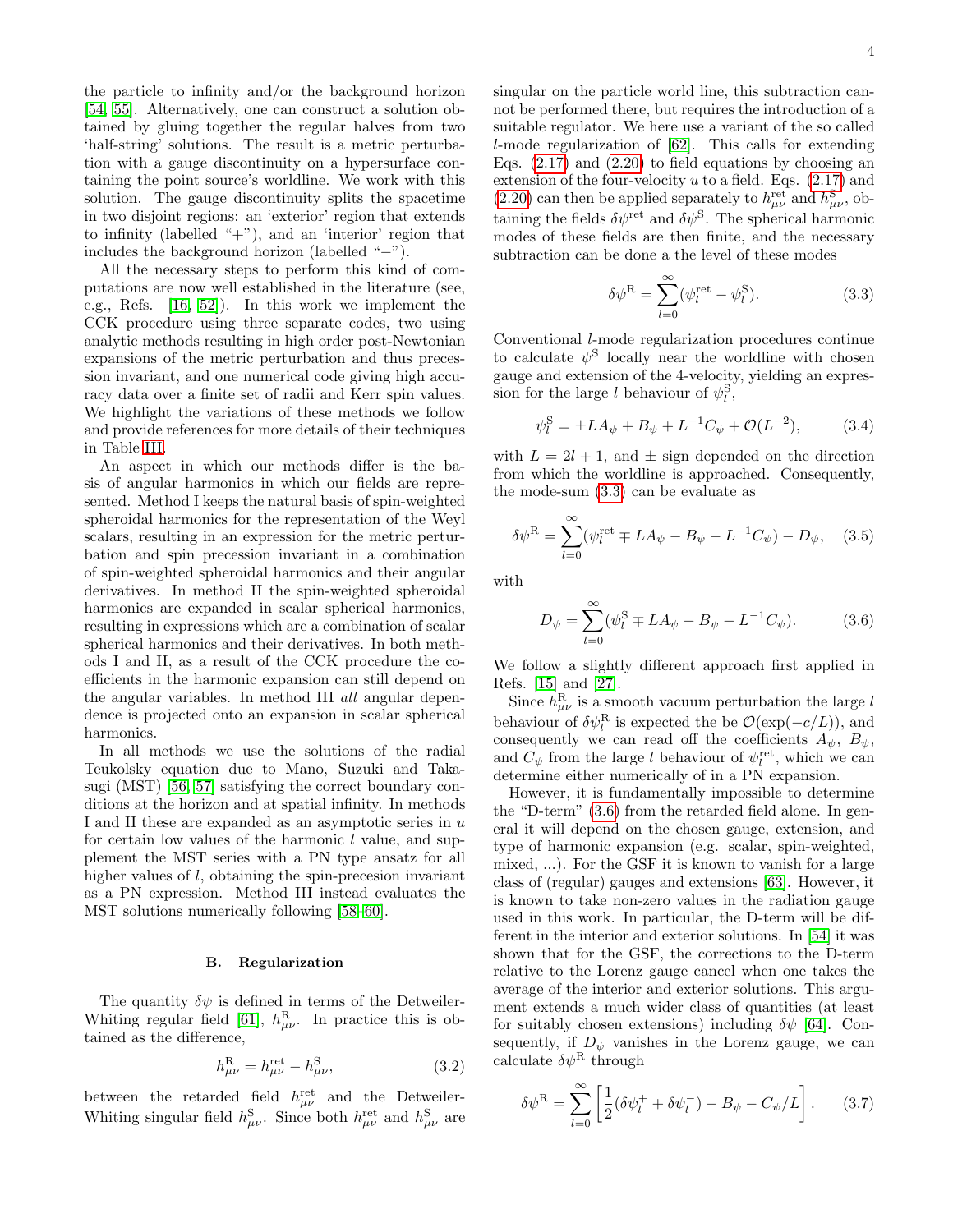In this work, we *conjecture* that  $D_{\psi}$  vanishes in the Lorenz gauge for the chosen extensions and harmonic decompositions. In part, this conjecture will be motivated post-facto by the agreement of our results with standard PN results up to 4PN order.

In methods I and II we find that the expressions for  $B_{\psi}$  and  $C_{\psi}$  agree (despite differences in harmonic decomposition). In particular we find that  $C_{\psi} = 0$  and  $B_{\psi}$  is given by

$$
B_{\psi} = \frac{|\nabla k|^{(0)}}{y^{3/2}} B , \qquad (3.8)
$$

with

$$
B = \sum_{n=0}^{N} \hat{a}^{n} B^{a^{n}}(y),
$$
 (3.9)

and

$$
B^{a^{0}}(y) = \frac{1}{2}y - \frac{1}{4}y^{2} - \frac{63}{128}y^{3} - \frac{995}{1024}y^{4} - \frac{63223}{32768}y^{5}
$$
  
\n
$$
- \frac{126849}{32768}y^{6} - \frac{16567767}{2097152}y^{7} - \frac{555080733}{33554432}y^{8}
$$
  
\n
$$
- \frac{77104836855}{2147483648}y^{9},
$$
  
\n
$$
B^{a^{1}}(y) = -\frac{1}{2}y^{3/2} + \frac{5}{6}y^{5/2} + \frac{277}{384}y^{7/2} + \frac{1385}{1024}y^{9/2}
$$
  
\n
$$
+ \frac{272245}{98304}y^{11/2} + \frac{1253839}{196608}y^{13/2} + \frac{34614543}{297152}y^{15/2}
$$
  
\n
$$
+ \frac{1563825339}{33554432}y^{17/2} + \frac{297179922135}{2147483648}y^{19/2},
$$
  
\n
$$
B^{a^{2}}(y) = -\frac{1}{4}y^{3} + \frac{43}{144}y^{4} - \frac{9316}{9216}y^{5} - \frac{5953}{4096}y^{6}
$$
  
\n
$$
- \frac{2547251}{294912}y^{7} - \frac{343117}{9216}y^{8} - \frac{4673348817}{33554432}y^{9},
$$
  
\n
$$
B^{a^{3}}(y) = -\frac{1}{16}y^{9/2} + \frac{103757}{82944}y^{11/2} + \frac{2002033}{331776}y^{13/2}
$$
  
\n
$$
+ \frac{1566715}{65536}y^{15/2} + \frac{8917
$$

and higher powers of  $\hat{a}$  appear at higher PN orders.

### C. Completion

Since the operator  $\hat{\Psi}_{0/4}$  is not injective, its inverse is fundamentally ambiguous up to an element of the kernel of  $\hat{\Psi}_{0/4}$ . Wald showed that the only (global) vacuum solutions of the linearized Einstein equation in this kernel are perturbations to the mass and angular momentum of the background Kerr spacetime and pure gauge solutions. Hence the full metric perturbation can be written

<span id="page-4-0"></span>
$$
h_{\alpha\beta}^{\pm} = h_{\alpha\beta}^{\text{rec},\pm} + (\partial_{m_2}g_{\alpha\beta}^{(0)})\delta M^{\pm} + (\partial_{S_2}g_{\alpha\beta}^{(0)})\delta J^{\pm} + \nabla_{(\alpha}\xi_{\beta)}^{\pm},
$$
\n(3.11)

with  $\delta M^{\pm}$  and  $\delta J^{\pm}$  numbers and  $\xi^{\pm}_{\beta}$  gauge vector fields.

It was shown in [\[65,](#page-10-19) [66\]](#page-10-20) that for a particle source on a bound geodesic the amplitudes of the mass and angular momentum perturbations are given by

$$
\delta M^{-} = 0, \qquad \delta J^{-} = 0,
$$
  

$$
\delta M^{+} = m_{2} E, \qquad \delta J^{+} = m_{2} L, \qquad (3.12)
$$

where  $\hat{E}$  and  $\hat{L}$  are the specific energy and angular momentum of the particle,

$$
\hat{E} = \frac{1 - 2u + \hat{a}u^{3/2}}{\sqrt{1 - 3u + 2\hat{a}u^{3/2}}},
$$
\n
$$
\frac{\hat{L}}{m_2} = \frac{1 - 2\hat{a}u^{3/2} + \hat{a}^2u^2}{\sqrt{u}\sqrt{1 - 3u + 2\hat{a}u^{3/2}}}.
$$
\n(3.13)

If  $\delta\psi$  were a proper gauge invariant quantity, then we could simply ignore the gauge vectors  $\xi_{\pm}^{\alpha}$ . However,  $\delta\psi$ (like the orbital frequency) is only a quasi-invariant in the sense of [\[64\]](#page-10-18), meaning that it is only invariant under gauge vectors that are bounded in time. We thus have to (partially) fix the gauge contribution to the metric as well. We start this process by noting that the other contributions to the metric perturbation in [\(3.11\)](#page-4-0) are all bounded in time. Consequently, by restricting our attention to gauges in which  $h_{\alpha\beta}$  is bounded in time, we only have to consider gauge vectors that produce bounded metric perturbations. The most general such gauge vector [\[39,](#page-9-18) [64\]](#page-10-18) is

$$
\xi_{\pm} = m_2 t \left( A_{\pm}^t \partial_t + A_{\pm}^{\phi} \partial_{\phi} \right) + o(t). \tag{3.14}
$$

Consequently, to uniquely fix the value of  $\delta\psi$ , we only need to fix the values of  $A_{\pm}^t$  and  $A_{\pm}^{\phi}$ . The  $A_{+}^{t/\phi}$  can be fixed by requiring the full metric perturbation  $h^+_{\alpha\beta}$  to be asymptotically Minkowski, yielding  $A_{+}^{t/\phi} = 0$ . The interior values  $A_{-}^{t/\phi}$  can further be fixed by requiring the continuity of suitably chosen quasi-invariant fields constructed from the metric perturbation [\[64\]](#page-10-18). For circular equatorial orbits in Kerr this procedure yields,

$$
A_{-}^{t} = \frac{[(u^{1/2}\hat{a} - 2)\hat{a}u^{3/2} - 1]u}{(1 - 3u + 2\hat{a}u^{3/2})^{1/2}(\hat{a}u^{3/2} + 1)},
$$
(3.15)

$$
A_{-}^{\phi} = \frac{(u^{1/2}\hat{a} - 2)u^{5/2}}{(1 - 3u + 2\hat{a}u^{3/2})^{1/2}(\hat{a}u^{3/2} + 1)}.
$$
 (3.16)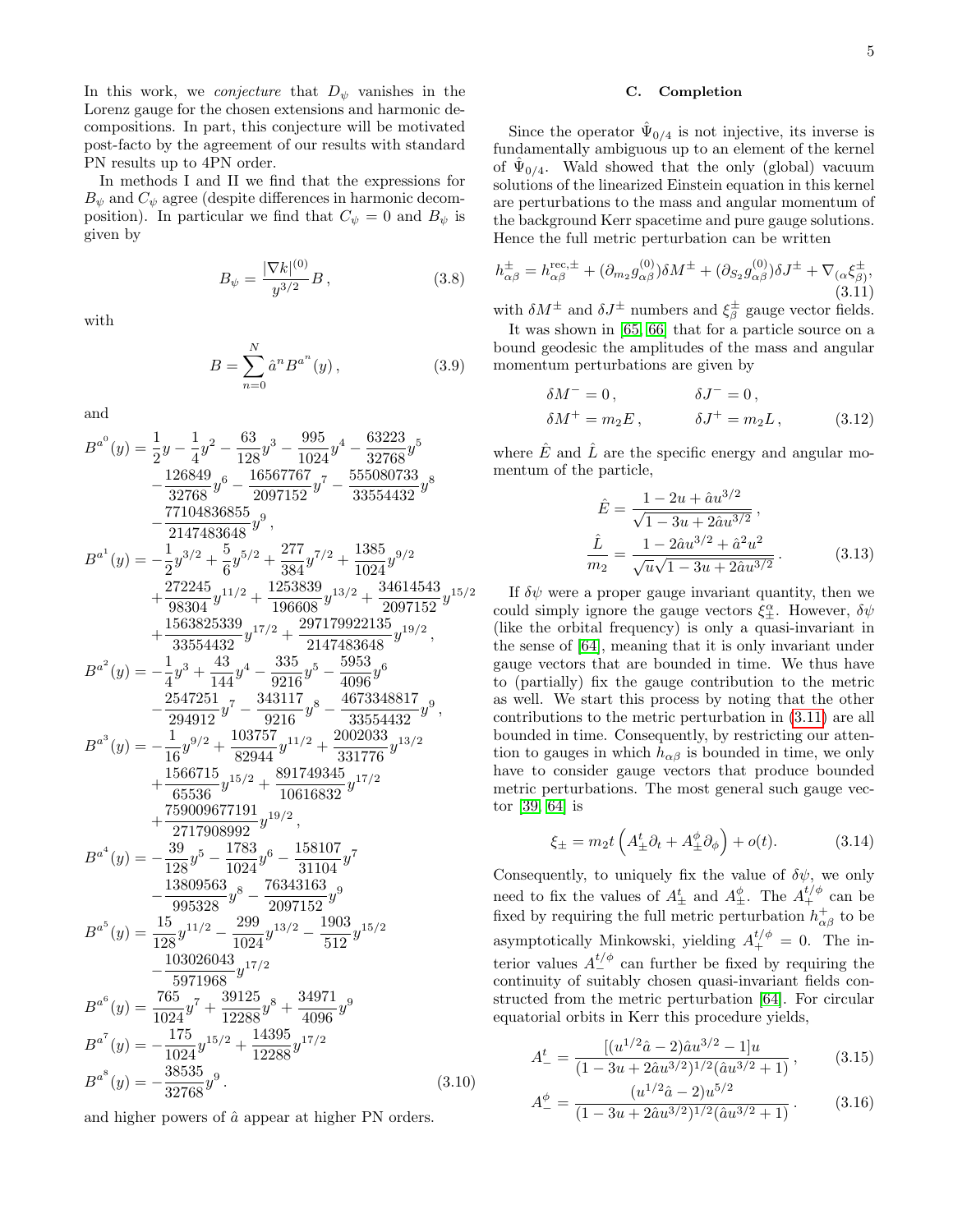With this the final expression for the GSF contribution to the spin precession invariant becomes

$$
\delta\psi = \delta\psi^{\text{rec}} + \frac{1}{2} \left( \hat{E}\delta\psi^M + \frac{\hat{L}}{m_2} \delta\psi^J + A^t_- \delta\psi^t + A^{\phi}_- \delta\psi^{\phi} \right),
$$
\n(3.17)

with

$$
\delta \psi^M = \frac{u(1 + \hat{a}u^{1/2} - \hat{a}u^{3/2} + \hat{a}^2u^2)}{\sqrt{1 - 3u + 2\hat{a}u^{3/2}}},
$$
(3.18)

$$
\delta \psi^J = -\frac{u^{3/2} (1 - u + \hat{a} u^{3/2})}{\sqrt{1 - 3u + 2\hat{a} u^{3/2}}},\tag{3.19}
$$

$$
\delta\psi^t = -\frac{u^{3/2}(1 - \hat{a}u^{1/2})(1 + \hat{a}u^{3/2})}{\sqrt{1 - 3u + 2\hat{a}u^{3/2}}},
$$
\n(3.20)

$$
\delta\psi^{\phi} = -\frac{1 + \hat{a}u^{3/2}}{u^{3/2}\sqrt{1 - 3u + 2\hat{a}u^{3/2}}}
$$

$$
\times (1 - 4u + 3\hat{a}u^{3/2} - \hat{a}u^{5/2} + \hat{a}^2u^3). \quad (3.21)
$$

# IV. RESULTS

# A. Spin-Exact results to 8PN

Omitting the intermediate results of the radiative and completion parts, the output of method I of Table [III](#page-2-3) is the spin-precession invariant written as a PN series in  $\boldsymbol{y}$ and  $\log y$  with no restriction on the spin of the black hole  $\hat{a}$ . The results take the form

<span id="page-5-0"></span>
$$
\delta\psi = c_{1.5}y^{1.5} + c_{2}y^{2} + c_{2.5}y^{2.5} + c_{3}y^{3} + c_{3.5}y^{3.5} + c_{4}y^{4}
$$
  
+ 
$$
c_{4.5}y^{4.5} + (c_{5} + c_{5}^{\ln}\log y)y^{5} + c_{5.5}y^{5.5}
$$
  
+ 
$$
(c_{6} + c_{6}^{\ln}\log y)y^{6} + (c_{6.5} + c_{6.5}^{\ln}\log y)y^{6.5}
$$
  
+ 
$$
(c_{7} + c_{7}^{\ln}\log y)y^{7} + (c_{7.5} + c_{7.5}^{\ln}\log y)y^{7.5}
$$
  
+ 
$$
(c_{8} + c_{8}^{\ln}\log y + c_{8}^{\ln^{2}\log^{2}y})y^{8} + \mathcal{O}(y^{8.5}).
$$
 (4.1)

The coefficients in this expansion are given by

$$
c_{1.5} = \hat{a}, \quad c_2 = 1, \quad c_{2.5} = 0, \quad c_3 = -3,
$$
  
\n
$$
c_{3.5} = \frac{16}{3}\hat{a}, \quad c_4 = -\frac{15}{2} - 3\hat{a}^2,
$$
  
\n
$$
c_{4.5} = \left[\frac{233}{6} - \frac{41}{32}\pi^2\right]\hat{a} + \hat{a}^3,
$$
  
\n
$$
c_5 = -\frac{6277}{30} - 16\gamma + \frac{20471}{1024}\pi^2 - \frac{496}{15}\log(2) - \frac{163}{9}\hat{a}^2,
$$
  
\n
$$
c_5^{\ln} = -8,
$$
\n(4.2)

$$
\begin{array}{l} c_{5.5} = \left[-\frac{89}{15} + \frac{248}{5} \gamma + \frac{1585}{1024} \pi^2 + \frac{504}{5} \log(2)\right] \hat{a} + 4 \hat{a}^3, \\ c_{5.5}^1 = \frac{124}{5} \hat{a}, \\ c_6 = - \frac{87055}{28} - \frac{52}{5} \gamma + \frac{653629}{2048} \pi^2 + \frac{3772}{105} \log(2) - \frac{729}{14} \log(3) - \left[\frac{667}{18} + \frac{11023}{3072} \pi^2\right] \hat{a}^2, \\ c_{6.5} = - \frac{26536}{157} \pi + \left[-\frac{6767891}{700} - \frac{3736}{35} \gamma + \frac{1528679}{1536} \pi^2 - \frac{102232}{315} \log(2) + \frac{729}{7} \log(3)\right] \hat{a} + \left[\frac{6121}{162} + \frac{21}{1024} \pi^2\right] \hat{a}^3, \\ c_{6.5} = - \frac{1868}{356} \hat{a}, \\ c_{6.5} = - \frac{1868}{356} \hat{a}, \\ c_7 = - \frac{1496231}{18900} + \frac{7628}{211} \gamma + \frac{297761947}{393216} \pi^2 - \frac{1407987}{524288} \pi^4 + \frac{4556}{211} \log(2) + \frac{12879}{35} \log(3) + \frac{1284}{25} \pi \hat{a} \\ + \left[-\frac{99713}{225} - \frac{152}{3} \gamma + \frac{4906229}{12288} \pi^2 - \frac{1528}{524288} \pi^4 + \frac{4556}{211} \log(2) + \frac{1284}{35} \log(2) - \frac{4617}{7} \log(3) + \frac{16}{5} \psi^{\{0,1\}}(\hat{a}) \\ - \frac{113411}{25} - \frac{
$$

 $\overline{\phantom{0}}$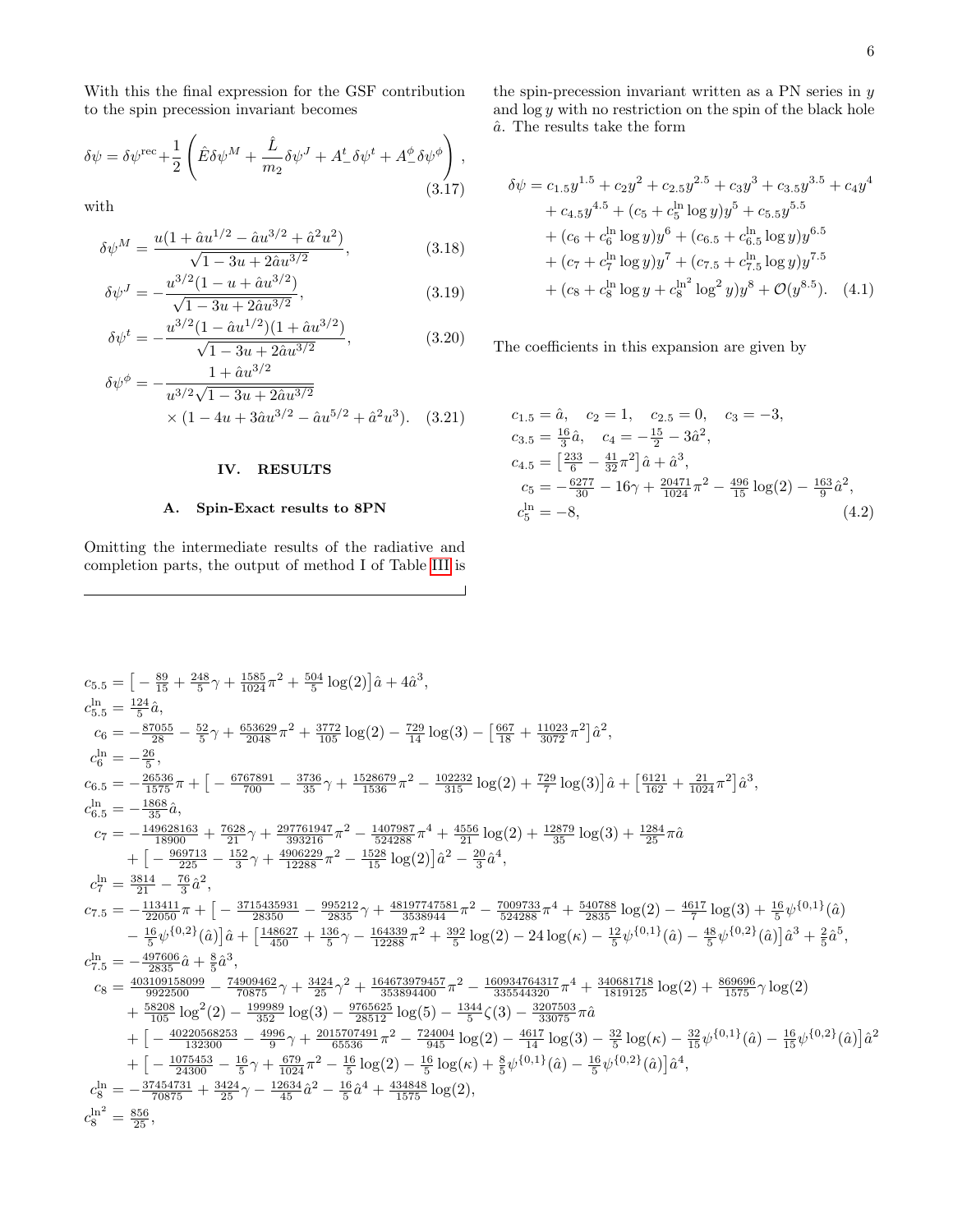where  $\gamma$  is Euler's constant,  $\zeta(n)$  is the Riemann zeta function,  $\psi^{\{n,k\}}(\hat{a}) = \psi^{(n)}(\frac{ik\hat{a}}{\kappa}) + \psi^{(n)}(\frac{-ik\hat{a}}{\kappa}) =$  $2\Re[\psi^{(n)}(\frac{ik\hat{a}}{\kappa})]$  and  $\psi^{(n)}(z) = \frac{d^{n+1}}{dz^{n+1}}\ln\Gamma(z)$  is the polygamma function.

These are partially confirmed by the output of method II of Table [III,](#page-2-3) which provides the same expansion, with at each PN order a Taylor expansion in small  $\hat{a}$ .

#### B. The PN expectation

In a two-body system  $(m_1, S_1)$  and  $(m_2, S_2)$ , the precession frequency of the body 1,  $\Omega_{\text{prec}} = \Omega_1$ , can be computed following Ref. [\[67\]](#page-10-21) (see Eq. (4.9c) there) in terms of the dimensionless binding energy  $\mathcal{E} \equiv (E_{\text{system}} - M)/\mu$ and angular momentum  $\mathcal{L} \equiv L_{\text{system}}/(M\mu)$  of the system, as

<span id="page-6-0"></span>
$$
\Omega_1 = \mu \frac{\partial (\mathcal{E} - M\Omega \mathcal{L})}{\partial S_1},\tag{4.3}
$$

where  $\mathcal E$  and  $\mathcal L$  are considered as functions of  $(m_1, m_2, \Omega, S_1, S_2)$ . Introducing the dimensionless frequency variable  $x = (M\Omega)^{2/3}$ , Eq. [\(4.3\)](#page-6-0) implies

$$
m_2\Omega_1 = m_2 M \nu \frac{\partial (\mathcal{E}(x) - x^{3/2} \mathcal{L}(x))}{\partial S_1}, \qquad (4.4)
$$

where the invariant expressions for  $\mathcal{E}(x)$  and  $\mathcal{L}(x)$  follow straightforwardly from Eqs. (5.2) and (5.4) of Ref. [\[68\]](#page-10-22) (concerning the lastly known next-to-next-to-leading order in spin terms; for lower order terms see, e.g., Ref. [\[67\]](#page-10-21)).

We list below the resulting expressions for the quantity  $\widetilde{E}(x) = \mathcal{E}(x) - x^{3/2} \mathcal{L}(x)$ , that is

$$
\widetilde{E}(x) = \widetilde{E}^{\text{O}}(x) + \widetilde{E}^{\text{S}}(x) + \widetilde{E}^{\text{SS}}(x) + \widetilde{E}^{\text{SSSS}}(x) + \widetilde{E}^{\text{SSSS}}(x),
$$
\n(4.5)

with

$$
\tilde{E}^{\text{O}}(x) =
$$
\n
$$
-\frac{3}{2}x + \left(-\frac{9}{8} - \frac{1}{8}\nu\right)x^{2} + \left(\frac{19}{16}\nu - \frac{27}{16} - \frac{1}{48}\nu^{2}\right)x^{3}
$$
\n
$$
+\left(\frac{6889}{384}\nu - \frac{405}{128} - \frac{31}{64}\nu^{2} - \frac{7}{3456}\nu^{3} - \frac{41}{64}\nu\pi^{2}\right)x^{4}
$$
\n
$$
+\left(-\frac{1701}{256} + \frac{451}{384}\nu^{2}\pi^{2} + \frac{43}{1152}\nu^{3} - \frac{24689}{3840}\nu\right)
$$
\n
$$
-\frac{71207}{2304}\nu^{2} + \frac{11}{20736}\nu^{4} + \frac{64}{5}\nu\gamma + \frac{128}{5}\nu\ln(2)
$$
\n
$$
+\frac{32}{5}\nu\ln(x) + \frac{1291}{1024}\nu\pi^{2}\right)x^{5} + \mathcal{O}(x^{6}),
$$
\n
$$
\tilde{E}^{S}(x) = \left[\left(-\Delta - \frac{1}{2}\nu + 1\right)\chi_{1} + \left(1 - \frac{1}{2}\nu + \Delta\right)\chi_{2}\right]x^{5/2}
$$
\n
$$
+\left[\left(\frac{3}{2} + \frac{31}{48}\nu\Delta - \frac{3}{2}\Delta + \frac{1}{24}\nu^{2} - \frac{121}{48}\nu\right)\chi_{1} + \left(\frac{3}{2}\Delta + \frac{3}{2} + \frac{1}{24}\nu^{2} - \frac{121}{48}\nu\Delta\right)\chi_{2}\right]x^{7/2}
$$

+ 
$$
\left[ \left( -\frac{373}{32} \nu - \frac{27}{8} \Delta + \frac{211}{32} \nu \Delta + \frac{43}{12} \nu^2 - \frac{7}{48} \nu^2 \Delta + \frac{1}{48} \nu^3 \right.\n+ \frac{27}{8} \right) \chi_1 + \left( \frac{1}{48} \nu^3 - \frac{373}{32} \nu + \frac{27}{8} + \frac{27}{8} \Delta + \frac{7}{48} \nu^2 \Delta \right.\n- \frac{211}{32} \nu \Delta + \frac{43}{12} \nu^2 \right) \chi_2 \left[ x^{9/2} + \mathcal{O}(x^{11/2}),
$$
  
\n $\widetilde{E}^{SS}(x) = \left[ \left( \frac{1}{4} \Delta - \frac{1}{4} + \frac{1}{2} \nu \right) \chi_1^2 + \left( -\frac{1}{4} \Delta - \frac{1}{4} + \frac{1}{2} \nu \right) \chi_2^2 \right.\n- \chi_1 \chi_2 \nu \right] x^3 + \left[ \left( \frac{13}{24} \Delta - \frac{7}{12} \nu^2 - \frac{29}{24} \nu \Delta - \frac{13}{24} + \frac{55}{24} \nu \right)\n\times \chi_1^2 + \left( -\frac{1}{6} \nu^2 - \frac{1}{2} \nu \right) \chi_2 \chi_1 \right.\n+ \left( -\frac{13}{24} \Delta + \frac{55}{24} \nu + \frac{29}{24} \nu \Delta - \frac{7}{12} \nu^2 - \frac{13}{24} \right) \chi_2^2 \right] x^4 + \left[ \left( \frac{3095}{288} \nu + \frac{607}{288} \nu^2 \Delta + \frac{59}{144} \nu^3 + \frac{67}{32} \Delta - \frac{3017}{288} \nu^2 \right.\n- \frac{67}{32} - \frac{1889}{288} \nu \Delta \right) \chi_1^2 + \left( \frac{53}{72} \nu^2 - \frac{15}{8} + \frac{143}{24} \nu \right) \nu \chi_2 \chi_1 \right.\n+ \left( \frac{3095}{288} \nu - \frac{30$ 

In the previous expressions we have replaced the spin variables  $S_{1,2}$  by their dimensionless counterparts  $\chi_{1,2}$  =  $S_{1,2}/m_{1,2}^2$ . In order to compare with the GSF expression derived above, we compute the spin precession invariant  $\psi = (m_2 \Omega_1) / y^{3/2}$ , where the variable y is related to x by  $x = (1+q)^{2/3}y$ . Linearizing in q we find

$$
\psi(y) = \frac{3}{2}y + \frac{9}{8}y^2 + \frac{27}{16}y^3
$$
  
+  $\left(-y^{3/2} - \frac{1}{2}y^{5/2} - \frac{15}{8}y^{7/2}\right)\chi_2 - \frac{1}{2}y^3\chi_2^2$   
+  $\nu \delta \psi(y) + \mathcal{O}(\nu^2, y^4)$ , (4.7)

with

$$
\delta\psi(y) = y^2 - 3y^3 + \left(y^{3/2} + \frac{16}{3}y^{7/2}\right)\chi_2
$$
\n
$$
+ \left(-y^{3/2} + \frac{3}{2}y^{5/2} + \frac{9}{8}y^{7/2} - 2y^3\chi_2\right)\chi_1 + \mathcal{O}(y^4).
$$
\n(4.8)

Here the zeroth-order in  $\nu$  contribution to  $\delta\psi$  coincides with the Kerr value (see, e.g., Eq.  $(70)$  of Ref.  $[69]$ ); the  $\mathcal{O}(\nu)$  Schwarzschild contribution to  $\delta\psi$  coincides with previous results [\[22,](#page-9-3) [23\]](#page-9-4); the first terms linear in spin in  $\delta\psi$  agree with our first-order GSF result [\(4.1\)](#page-5-0).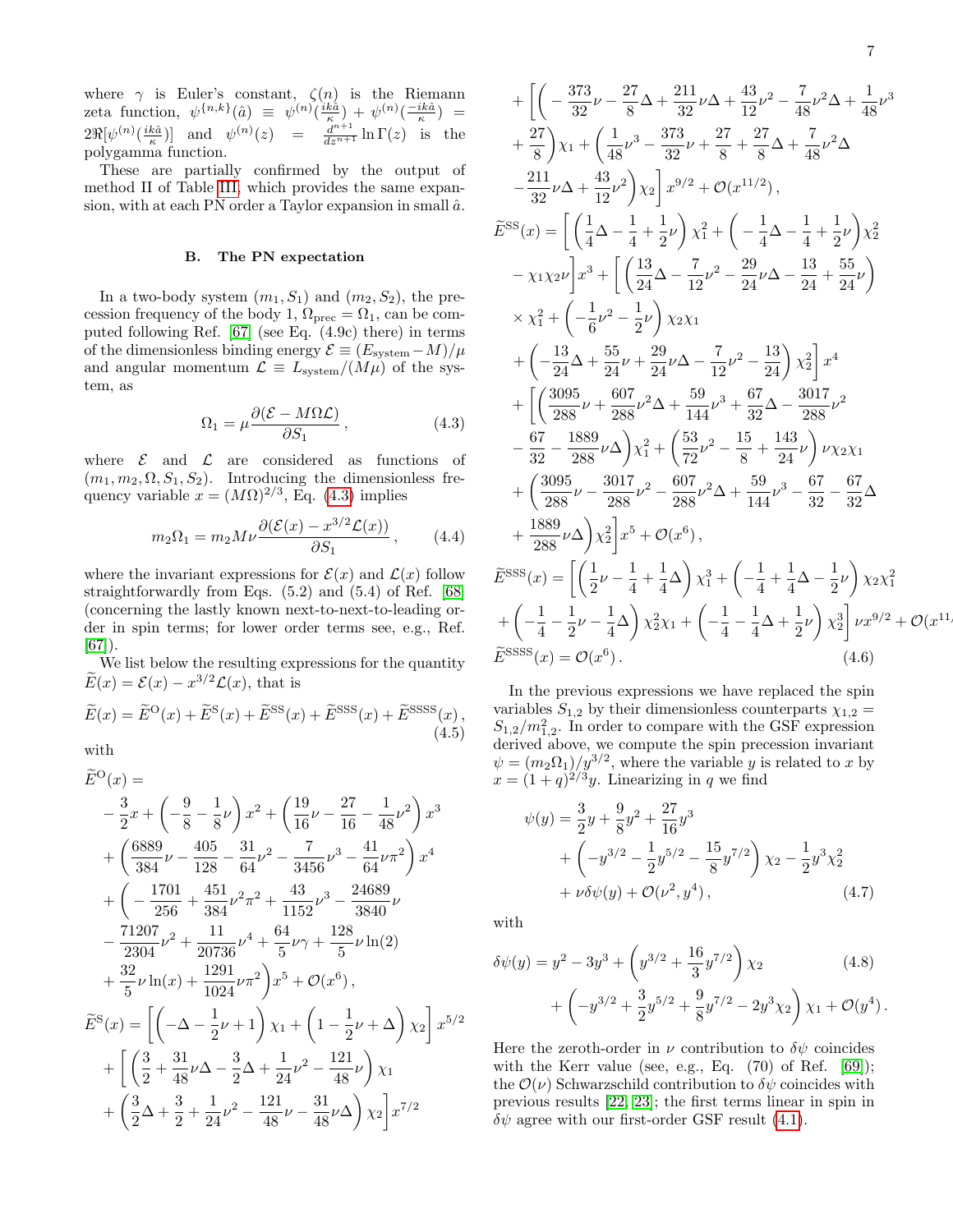

<span id="page-7-0"></span>FIG. 1. Numerical results for  $\delta\psi$  for various values of the spin a. The vertical dashed lines show the location of the lightring for that value of the spin, where  $\delta\psi$  diverges.

#### C. Numerical results

Method III obtains high accuracy numerical results for  $\delta\psi$  without any post-Newtonian assumptions. Fig. [1](#page-7-0) shows the results for a variety of spins. One obvious feature is that as the (unstable) circular orbits approach the lightring  $\delta\psi$  diverges. This behaviour is well-known in the analogous case of the redshift invariant [\[13,](#page-9-20) [37,](#page-9-15) [70\]](#page-10-24), and was studied in the case of  $\delta\psi$  around Schwarzschild in [\[42\]](#page-10-3), which concluded that the light-ring divergence of  $\delta\psi$  is proportional to  $E^2$ , where E is the orbital energy. The data here is also compatible with a divergence  $\propto E^2$ . The full numerical results are available from the black hole perturbation toolkit website [\[71\]](#page-10-25). noticeable improvement from going to higher PN orders. estimated

Fig. [2](#page-7-1) shows a comparison of the numerical results with the obtained PN results in the weak field regime. Shown are the residuals after subtracting successive orders in the PN expansion. We see a consistent improvement in the weak field, providing a strong verification of both the analytical PN results and the numerical results.

Fig. [3](#page-8-6) shows the same plot but with a focus on the strong field regime. Here the picture is very different. Around  $y \approx 0.24$  we observe a locus where all PN approximants do about equally well (with the 6 and 6.5 PN terms as notable exceptions). Above this there is no



<span id="page-7-1"></span>FIG. 2. Comparison of the numerical and PN results for  $\delta\psi$  in the weak field regime for  $\hat{a} = 0.9$ . The plotted lines show the residual after subtracting the nth order PN approximation. The slopes of each line is compatible with an  $(n+1/2)$ th order residual, as one would expect. The blue and red vertical dashed lines show the location of the ISCO and the lightring respectively. The shade region gives an estimate on the numerical error in the calculation of  $\delta\psi_{\text{num}}$ 

### V. DISCUSSION AND OUTLOOK

In this paper we have, for the first time, calculated the GSF corrections to the spin precession invariant along circular equatorial geodesic orbits in a perturbed Kerr spacetime, generalizing previous results limited to the case of a perturbed Schwarzschild spacetime. This calculation has been done with a variety of methods and techniques providing ample cross-validation.

Comparison with existing PN results using the first law of binary mechanics [\[67\]](#page-10-21), provides a strong validation of the used radiation gauge GSF techniques employed here, while also validating the previous PN results.

Cross validation between the different GSF calculations, which vary in the level of rigor in their derivation, validates some of the underlying assumptions. In particular, a subtle importance is the agreement we find between the methods despite the differences in harmonic projections. State of the art radiation gauge self-force codes project from spin-weighted spheroidal harmonics to scalar spherical harmonics to meet up with rigorously defined regularization techniques, which has a large negative impact on the computational costs. In this work we have shown agreement between such a projected numerical code, and an unprojected analytical code without needing and additional correction terms. Investi-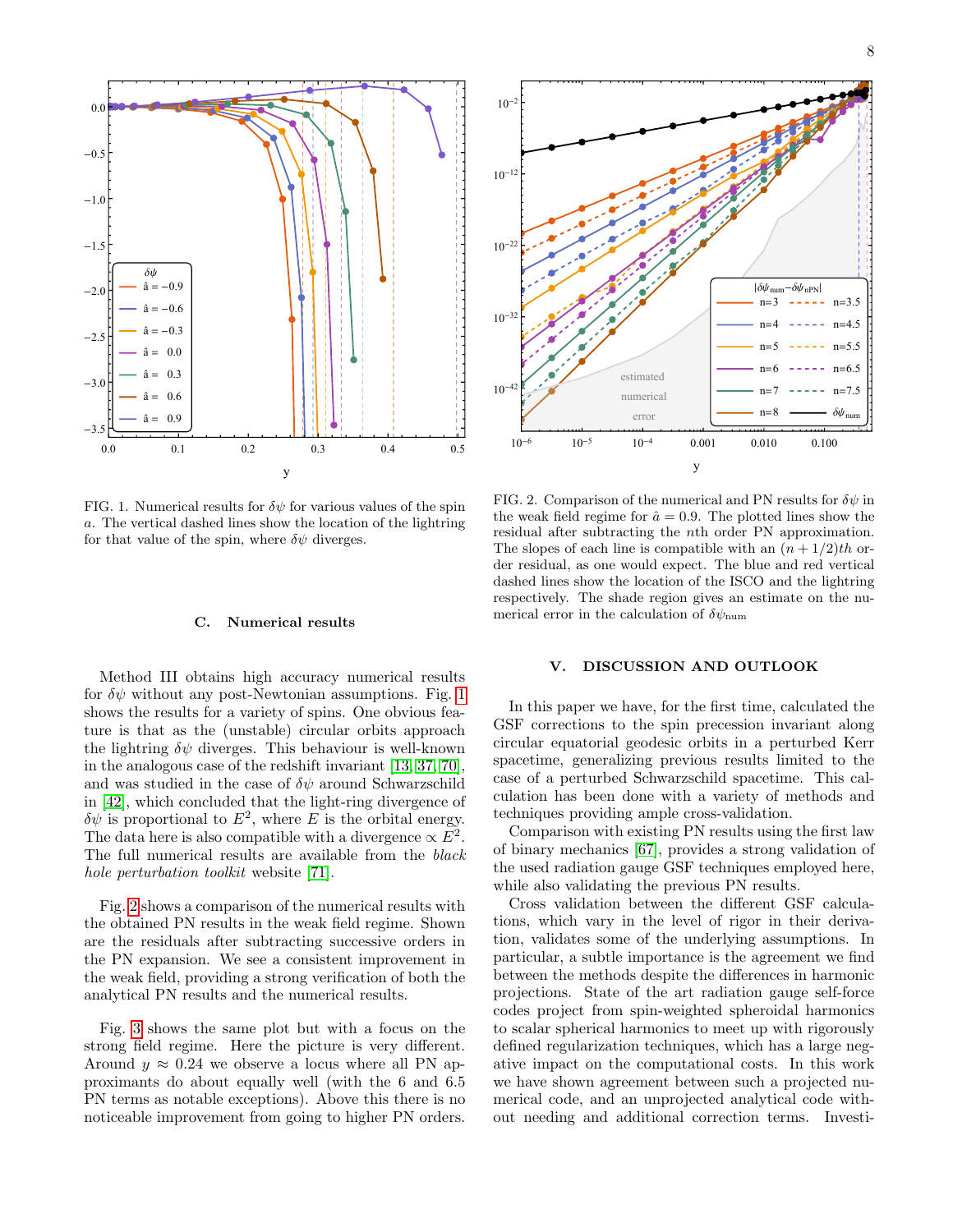

<span id="page-8-6"></span>FIG. 3. Comparison of the numerical and PN results for  $\delta \psi$ in the strong field regime for  $\hat{a} = 0.9$ . Above  $y \approx 0.23$  the PN residuals no longer consistently improve with higher PN order, demonstrating the asymptotic nature of the PN expansion. The relatively good performance of the  $6PN$  approximant seems mostly coincidental due to a zero crossing. The blue and red vertical dashed lines show the location of the ISCO and the lightring respectively.

- <span id="page-8-0"></span>[1] B. P. Abbott et al. (Virgo, LIGO Scientific), "Observation of Gravitational Waves from a Binary Black Hole Merger," [Phys. Rev. Lett.](http://dx.doi.org/ 10.1103/PhysRevLett.116.061102) 116, 061102 (2016), [arXiv:1602.03837 \[gr-qc\].](http://arxiv.org/abs/1602.03837)
- [2] B. P. Abbott et al. (Virgo, LIGO Scientific), "GW151226: Observation of Gravitational Waves from a 22-Solar-Mass Binary Black Hole Coalescence," [Phys. Rev. Lett.](http://dx.doi.org/10.1103/PhysRevLett.116.241103) 116[, 241103 \(2016\),](http://dx.doi.org/10.1103/PhysRevLett.116.241103) [arXiv:1606.04855 \[gr-qc\].](http://arxiv.org/abs/1606.04855)
- [3] B. P. Abbott et al. (Virgo, LIGO Scientific), "GW170814: A Three-Detector Observation of Gravitational Waves from a Binary Black Hole Coalescence," [Phys. Rev. Lett.](http://dx.doi.org/10.1103/PhysRevLett.119.141101) 119[, 141101 \(2017\),](http://dx.doi.org/10.1103/PhysRevLett.119.141101) [arXiv:1709.09660 \[gr-qc\].](http://arxiv.org/abs/1709.09660)
- <span id="page-8-1"></span>[4] B. P. Abbott et al. (Virgo, LIGO Scientific), "GW170817: Observation of Gravitational Waves from a Binary Neutron Star Inspiral," [Phys. Rev. Lett.](http://dx.doi.org/10.1103/PhysRevLett.119.161101) 119, 161101 (2017), [arXiv:1710.05832 \[gr-qc\].](http://arxiv.org/abs/1710.05832)
- <span id="page-8-2"></span>[5] Antoine Klein et al., "Science with the space-based interferometer eLISA: Supermassive black hole binaries," Phys. Rev. D93[, 024003 \(2016\),](http://dx.doi.org/10.1103/PhysRevD.93.024003) [arXiv:1511.05581 \[gr](http://arxiv.org/abs/1511.05581)[qc\].](http://arxiv.org/abs/1511.05581)
- [6] Chiara Caprini et al., "Science with the space-based interferometer eLISA. II: Gravitational waves from cosmological phase transitions," JCAP 1604[, 001 \(2016\),](http://dx.doi.org/ 10.1088/1475-7516/2016/04/001) [arXiv:1512.06239 \[astro-ph.CO\].](http://arxiv.org/abs/1512.06239)

An important application of the results in this paper will be to inform effective-one-body (EOB) theory [\[72,](#page-10-26) [73\]](#page-10-27). As shown in [\[42\]](#page-10-3), the spin precession can be used to determine contributions to the eective-one-body Hamiltonian for spinning black holes relating to the secondary spin. This transcription will be left to future work.

This work, focusing on circular equatorial orbits, is a first step in determining the spin precession around Kerr black holes. The formalism for extending this work to eccentric equatorial orbits has already been laid out [\[26\]](#page-9-7) and should provide a basis for generalizing to generically inclined orbits. This should provide additional avenues of cross-validating difficult GSF calculations and informing EOB.

### ACKNOWLEDGMENTS

DB thanks ICRANet and the italian INFN for partial support and IHES for warm hospitality at various stages during the development of the present project. MvdM was supported by European Union's Horizon 2020 research and innovation programme under grant agreement No 705229. The numerical results in this paper were obtained using the IRIDIS High Performance Computing Facility at the University of Southampton.

- [7] Nicola Tamanini, Chiara Caprini, Enrico Barausse, Alberto Sesana, Antoine Klein, and Antoine Petiteau, "Science with the space-based interferometer eLISA. III: Probing the expansion of the Universe using gravitational wave standard sirens," JCAP 1604[, 002 \(2016\),](http://dx.doi.org/ 10.1088/1475-7516/2016/04/002) [arXiv:1601.07112 \[astro-ph.CO\].](http://arxiv.org/abs/1601.07112)
- [8] Nicola Bartolo *et al.*, "Science with the space-based interferometer LISA. IV: Probing inflation with gravitational waves," JCAP 1612[, 026 \(2016\),](http://dx.doi.org/10.1088/1475-7516/2016/12/026) [arXiv:1610.06481](http://arxiv.org/abs/1610.06481) [\[astro-ph.CO\].](http://arxiv.org/abs/1610.06481)
- <span id="page-8-3"></span>[9] Stanislav Babak, Jonathan Gair, Alberto Sesana, Enrico Barausse, Carlos F. Sopuerta, Christopher P. L. Berry, Emanuele Berti, Pau Amaro-Seoane, Antoine Petiteau, and Antoine Klein, "Science with the space-based interferometer LISA. V: Extreme mass-ratio inspirals," [Phys.](http://dx.doi.org/10.1103/PhysRevD.95.103012) Rev. D95[, 103012 \(2017\),](http://dx.doi.org/10.1103/PhysRevD.95.103012) [arXiv:1703.09722 \[gr-qc\].](http://arxiv.org/abs/1703.09722)
- <span id="page-8-4"></span>[10] Leor Barack, Thibault Damour, and Norichika Sago, "Precession effect of the gravitational self-force in a Schwarzschild spacetime and the effective onebody formalism," Phys. Rev. D 82[, 084036 \(2010\),](http://dx.doi.org/ 10.1103/PhysRevD.82.084036) [arXiv:1008.0935 \[gr-qc\].](http://arxiv.org/abs/1008.0935)
- <span id="page-8-5"></span>[11] Maarten van de Meent, "Self-force corrections to the periapsis advance around a spinning black hole," [Phys. Rev.](http://dx.doi.org/10.1103/PhysRevLett.118.011101) Lett. 118[, 011101 \(2017\),](http://dx.doi.org/10.1103/PhysRevLett.118.011101) [arXiv:1610.03497 \[gr-qc\].](http://arxiv.org/abs/1610.03497)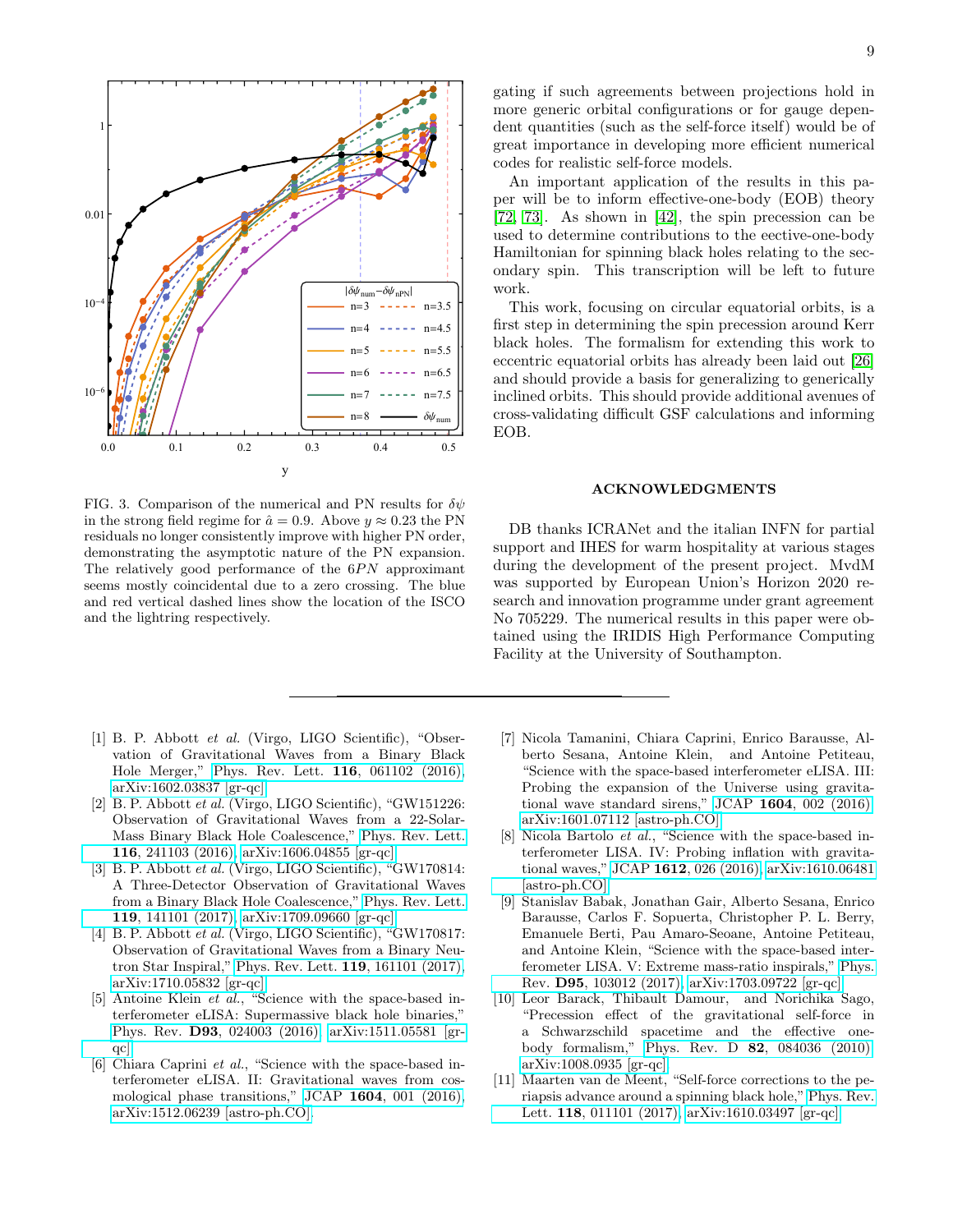- <span id="page-9-0"></span>[12] Steven L. Detweiler, "A Consequence of the gravitational self-force for circular orbits of the Schwarzschild geometry," Phys. Rev. D 77[, 124026 \(2008\),](http://dx.doi.org/10.1103/PhysRevD.77.124026) [arXiv:0804.3529](http://arxiv.org/abs/0804.3529)  $\left[\text{gr-qc}\right].$
- <span id="page-9-20"></span>[13] Leor Barack and Norichika Sago, "Beyond the geodesic approximation: conservative effects of the gravitational self-force in eccentric orbits around a Schwarzschild black hole," Phys. Rev. D **83**[, 084023 \(2011\),](http://dx.doi.org/ 10.1103/PhysRevD.83.084023) [arXiv:1101.3331](http://arxiv.org/abs/1101.3331) [\[gr-qc\].](http://arxiv.org/abs/1101.3331)
- [14] Norichika Sago, Leor Barack, and Steven L. Detweiler, "Two approaches for the gravitational self force in black hole spacetime: Comparison of numerical results," [Phys.](http://dx.doi.org/ 10.1103/PhysRevD.78.124024) Rev. D 78[, 124024 \(2008\),](http://dx.doi.org/ 10.1103/PhysRevD.78.124024) [arXiv:0810.2530 \[gr-qc\].](http://arxiv.org/abs/0810.2530)
- <span id="page-9-8"></span>[15] Abhay G. Shah, Tobias S. Keidl, John L. Friedman, Dong-Hoon Kim, and Larry R. Price, "Conservative, gravitational self-force for a particle in circular orbit around a Schwarzschild black hole in a Radiation Gauge," Phys. Rev. D 83[, 064018 \(2011\),](http://dx.doi.org/ 10.1103/PhysRevD.83.064018) [arXiv:1009.4876 \[gr-qc\].](http://arxiv.org/abs/1009.4876)
- <span id="page-9-12"></span>[16] Abhay G. Shah, John L. Friedman, and Tobias S. Keidl, "EMRI corrections to the angular velocity and redshift factor of a mass in circular orbit about a Kerr black hole," Phys. Rev. D 86[, 084059 \(2012\),](http://dx.doi.org/ 10.1103/PhysRevD.86.084059) [arXiv:1207.5595 \[gr-qc\].](http://arxiv.org/abs/1207.5595)
- <span id="page-9-19"></span>[17] Maarten van de Meent and Abhay G. Shah, "Metric perturbations produced by eccentric equatorial orbits around a Kerr black hole," [Phys. Rev. D](http://dx.doi.org/10.1103/PhysRevD.92.064025) 92, 064025 [\(2015\),](http://dx.doi.org/10.1103/PhysRevD.92.064025) [arXiv:1506.04755 \[gr-qc\].](http://arxiv.org/abs/1506.04755)
- <span id="page-9-13"></span>[18] Chris Kavanagh, Adrian C. Ottewill, and Barry Wardell, "Analytical high-order post-Newtonian expansions for spinning extreme mass ratio binaries," [Phys. Rev. D](http://dx.doi.org/10.1103/PhysRevD.93.124038) 93, [124038 \(2016\),](http://dx.doi.org/10.1103/PhysRevD.93.124038) [arXiv:1601.03394 \[gr-qc\].](http://arxiv.org/abs/1601.03394)
- <span id="page-9-9"></span>[19] Chris Kavanagh, Adrian C. Ottewill, and Barry Wardell, "Analytical high-order post-Newtonian expansions for extreme mass ratio binaries," [Phys. Rev. D](http://dx.doi.org/10.1103/PhysRevD.92.084025) 92, 084025 [\(2015\),](http://dx.doi.org/10.1103/PhysRevD.92.084025) [arXiv:1503.02334 \[gr-qc\].](http://arxiv.org/abs/1503.02334)
- <span id="page-9-1"></span>[20] Donato Bini, Thibault Damour, and Andrea Geralico, "High post-Newtonian order gravitational self-force analytical results for eccentric equatorial orbits around a Kerr black hole," Phys. Rev. D93[, 124058 \(2016\),](http://dx.doi.org/10.1103/PhysRevD.93.124058) [arXiv:1602.08282 \[gr-qc\].](http://arxiv.org/abs/1602.08282)
- <span id="page-9-2"></span>[21] Leor Barack and Adam Pound, "Self-force and radiation reaction in general relativity," (2018), [arXiv:1805.10385](http://arxiv.org/abs/1805.10385)  $\left[\text{gr-qc}\right]$ .
- <span id="page-9-3"></span>[22] Sam R. Dolan, Niels Warburton, Abraham I. Harte, Alexandre Le Tiec, Barry Wardell, and Leor Barack, "Gravitational self-torque and spin precession in compact binaries," Phys. Rev. D89[, 064011 \(2014\),](http://dx.doi.org/ 10.1103/PhysRevD.89.064011) [arXiv:1312.0775 \[gr-qc\].](http://arxiv.org/abs/1312.0775)
- <span id="page-9-4"></span>[23] Donato Bini and Thibault Damour, "Two-body gravitational spin-orbit interaction at linear order in the mass ratio," Phys. Rev. D90[, 024039 \(2014\),](http://dx.doi.org/10.1103/PhysRevD.90.024039) [arXiv:1404.2747](http://arxiv.org/abs/1404.2747)  $\left[\text{gr-qc}\right]$ .
- <span id="page-9-5"></span>[24] Sarp Akcay, David Dempsey, and Sam R. Dolan, "Spinorbit precession for eccentric black hole binaries at first order in the mass ratio," [Class. Quant. Grav.](http://dx.doi.org/10.1088/1361-6382/aa61d6) 34, [084001 \(2017\),](http://dx.doi.org/10.1088/1361-6382/aa61d6) [arXiv:1608.04811 \[gr-qc\].](http://arxiv.org/abs/1608.04811)
- <span id="page-9-6"></span>[25] Chris Kavanagh, Donato Bini, Thibault Damour, Seth Hopper, Adrian C. Ottewill, and Barry Wardell, "Spin-orbit precession along eccentric orbits for extreme mass ratio black hole binaries and its effective-onebody transcription," Phys. Rev. D96[, 064012 \(2017\),](http://dx.doi.org/10.1103/PhysRevD.96.064012) [arXiv:1706.00459 \[gr-qc\].](http://arxiv.org/abs/1706.00459)
- <span id="page-9-7"></span>[26] Sarp Akcay, "Self-force correction to geodetic spin precession in Kerr spacetime," Phys. Rev. D96[, 044024 \(2017\),](http://dx.doi.org/10.1103/PhysRevD.96.044024) [arXiv:1705.03282 \[gr-qc\].](http://arxiv.org/abs/1705.03282)
- <span id="page-9-10"></span>[27] Donato Bini and Thibault Damour, "Analytical determination of the two-body gravitational interaction potential at the fourth post-Newtonian approximation," [Phys.](http://dx.doi.org/ 10.1103/PhysRevD.87.121501) Rev. D87[, 121501 \(2013\),](http://dx.doi.org/ 10.1103/PhysRevD.87.121501) [arXiv:1305.4884 \[gr-qc\].](http://arxiv.org/abs/1305.4884)
- [28] Donato Bini and Thibault Damour, "High-order post-Newtonian contributions to the two-body gravitational interaction potential from analytical gravitational selfforce calculations," Phys. Rev. D89[, 064063 \(2014\),](http://dx.doi.org/10.1103/PhysRevD.89.064063) [arXiv:1312.2503 \[gr-qc\].](http://arxiv.org/abs/1312.2503)
- [29] Donato Bini and Thibault Damour, "Analytic determination of the eight-and-a-half post-Newtonian selfforce contributions to the two-body gravitational interaction potential," Phys. Rev. D 89[, 104047 \(2014\),](http://dx.doi.org/ 10.1103/PhysRevD.89.104047) [arXiv:1403.2366 \[gr-qc\].](http://arxiv.org/abs/1403.2366)
- [30] Seth Hopper, Chris Kavanagh, and Adrian C. Ottewill, "Analytic self-force calculations in the post-Newtonian regime: eccentric orbits on a Schwarzschild background," Phys. Rev. D93[, 044010 \(2016\),](http://dx.doi.org/ 10.1103/PhysRevD.93.044010) [arXiv:1512.01556 \[gr](http://arxiv.org/abs/1512.01556)[qc\].](http://arxiv.org/abs/1512.01556)
- [31] Nathan K. Johnson-McDaniel, Abhay G. Shah, and Bernard F. Whiting, "Experimental mathematics meets gravitational self-force," (2015), [arXiv:1503.02638 \[gr](http://arxiv.org/abs/1503.02638)[qc\].](http://arxiv.org/abs/1503.02638)
- [32] Donato Bini and Thibault Damour, "Detweilers gaugeinvariant redshift variable: Analytic determination of the nine and nine-and-a-half post-Newtonian selfforce contributions," Phys. Rev. D 91[, 064050 \(2015\),](http://dx.doi.org/ 10.1103/PhysRevD.91.064050) [arXiv:1502.02450 \[gr-qc\].](http://arxiv.org/abs/1502.02450)
- [33] Donato Bini, Thibault Damour, and Andrea Geralico, "Confirming and improving post-Newtonian and effective-one-body results from self-force computations along eccentric orbits around a Schwarzschild black hole," Phys. Rev. D 93[, 064023 \(2016\),](http://dx.doi.org/10.1103/PhysRevD.93.064023) [arXiv:1511.04533 \[gr](http://arxiv.org/abs/1511.04533)[qc\].](http://arxiv.org/abs/1511.04533)
- [34] Donato Bini, Thibault Damour, and Andrea Geralico, "New gravitational self-force analytical results for eccentric orbits around a Schwarzschild black hole," [Phys. Rev.](http://dx.doi.org/10.1103/PhysRevD.93.104017) D 93[, 104017 \(2016\),](http://dx.doi.org/10.1103/PhysRevD.93.104017) [arXiv:1601.02988 \[gr-qc\].](http://arxiv.org/abs/1601.02988)
- <span id="page-9-11"></span>[35] Donato Bini, Thibault Damour, Andrea Geralico, and Chris Kavanagh, "Detweilers redshift invariant for spinning particles along circular orbits on a Schwarzschild background," [Phys. Rev.](http://dx.doi.org/10.1103/PhysRevD.97.104022) D97, 104022 [\(2018\),](http://dx.doi.org/10.1103/PhysRevD.97.104022) [arXiv:1801.09616 \[gr-qc\].](http://arxiv.org/abs/1801.09616)
- <span id="page-9-14"></span>[36] Abhay G Shah, John L Friedman, and Bernard F Whiting, "Finding high-order analytic post-Newtonian parameters from a high-precision numerical self-force calculation," Phys. Rev. D 89[, 064042 \(2014\),](http://dx.doi.org/10.1103/PhysRevD.89.064042) [arXiv:1312.1952](http://arxiv.org/abs/1312.1952) [\[gr-qc\].](http://arxiv.org/abs/1312.1952)
- <span id="page-9-15"></span>[37] Donato Bini, Thibault Damour, and Andrea Geralico, "Spin-dependent two-body interactions from gravitational self-force computations," [Phys. Rev.](http://dx.doi.org/ 10.1103/PhysRevD.93.109902, 10.1103/PhysRevD.92.124058) D92, 124058 [\(2015\),](http://dx.doi.org/ 10.1103/PhysRevD.93.109902, 10.1103/PhysRevD.92.124058) [Erratum: Phys. Rev.D93,no.10,109902(2016)], [arXiv:1510.06230 \[gr-qc\].](http://arxiv.org/abs/1510.06230)
- <span id="page-9-16"></span>[38] Donato Bini and Thibault Damour, "Analytic determination of high-order post-Newtonian self-force contributions to gravitational spin precession," [Phys. Rev. D](http://dx.doi.org/ 10.1103/PhysRevD.91.064064) 91, [064064 \(2015\),](http://dx.doi.org/ 10.1103/PhysRevD.91.064064) [arXiv:1503.01272 \[gr-qc\].](http://arxiv.org/abs/1503.01272)
- <span id="page-9-18"></span>[39] Abhay G. Shah and Adam Pound, "Linear-in-mass-ratio contribution to spin precession and tidal invariants in Schwarzschild spacetime at very high post-Newtonian order," Phys. Rev. D91[, 124022 \(2015\),](http://dx.doi.org/10.1103/PhysRevD.91.124022) [arXiv:1503.02414](http://arxiv.org/abs/1503.02414)  $\left[\text{gr-qc}\right]$ .
- <span id="page-9-17"></span>[40] Donato Bini, Thibault Damour, and Andrea Geralico, "Spin-orbit precession along eccentric orbits: im-